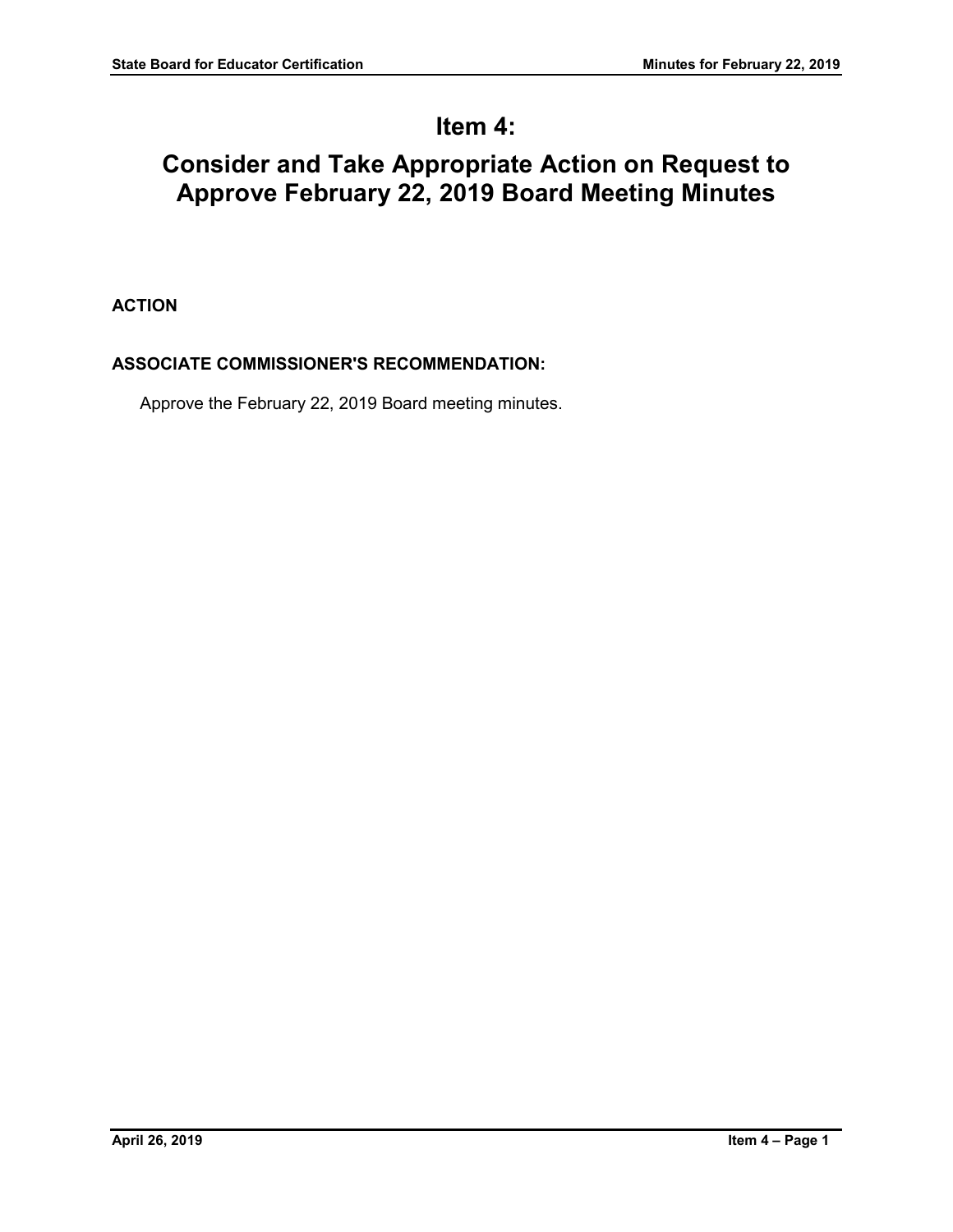# **STATE BOARD FOR EDUCATOR CERTIFICATION MEETING AGENDA**

# **FEBRUARY 22, 2019 AT 8:30 AM**

**1701 N. CONGRESS AVE. ROOM 1-104**

**The Board will meet in open session and after determining the presence of a quorum, deliberate and possibly take formal action, including emergency action, on any of the following agenda items:**

# **1. Call to Order**

The State Board for Educator Certification (SBEC) convened its meeting at 8:34 AM on Friday, February 22, 2019, in Room 1-104 of the William B. Travis Building, 1701 N. Congress Avenue in Austin, Texas.

Present: Ms. Laurie Bricker, Ms. Rohanna Brooks-Sykes, Dr. Arturo Cavazos, Mr. Tommy Coleman, Ms. Jill Druesedow, Dr. Edward Hill, Dr. John Kelly, Ms. Sandie Mullins, Dr. Rex Peebles, Mr. Jose Rodriguez, Mr. Carlos Villagrana, Mr. Martin Winchester.

Absent: Ms. Sandra Bridges, Ms. Courtney MacDonald, and Dr. Laurie Turner.

# **2. Associate Commissioner's Comments Regarding the SBEC Agenda**

Associate Commissioner Ryan Franklin welcomed the members to the meeting and thanked them for their attendance. Mr. Franklin welcomed the new members and recognized their passion for improving outcomes for Texas students. He also introduced new Texas Education Agency staff members, Katie Allen and Beth Burkhart. Mr. Franklin also thanked Kameryn McCain for her ongoing efforts to support the team.

# **3. Public Comment**

*The Board shall allocate up to thirty (30) minutes at the beginning of each regularly scheduled meeting of the full Board for public comment on non-agenda and consent agenda items. In accordance with SBEC Board Operating Policies and Procedures, late registration for providing oral or written comment will be accepted up to 30 minutes prior to the beginning of the Board meeting.*

# **CONSENT AGENDA**

#### **4. Consider and Take Appropriate Action on Request to Approve December 7, 2018 Board Meeting Minutes**

The December 7, 2018 meeting minutes were approved.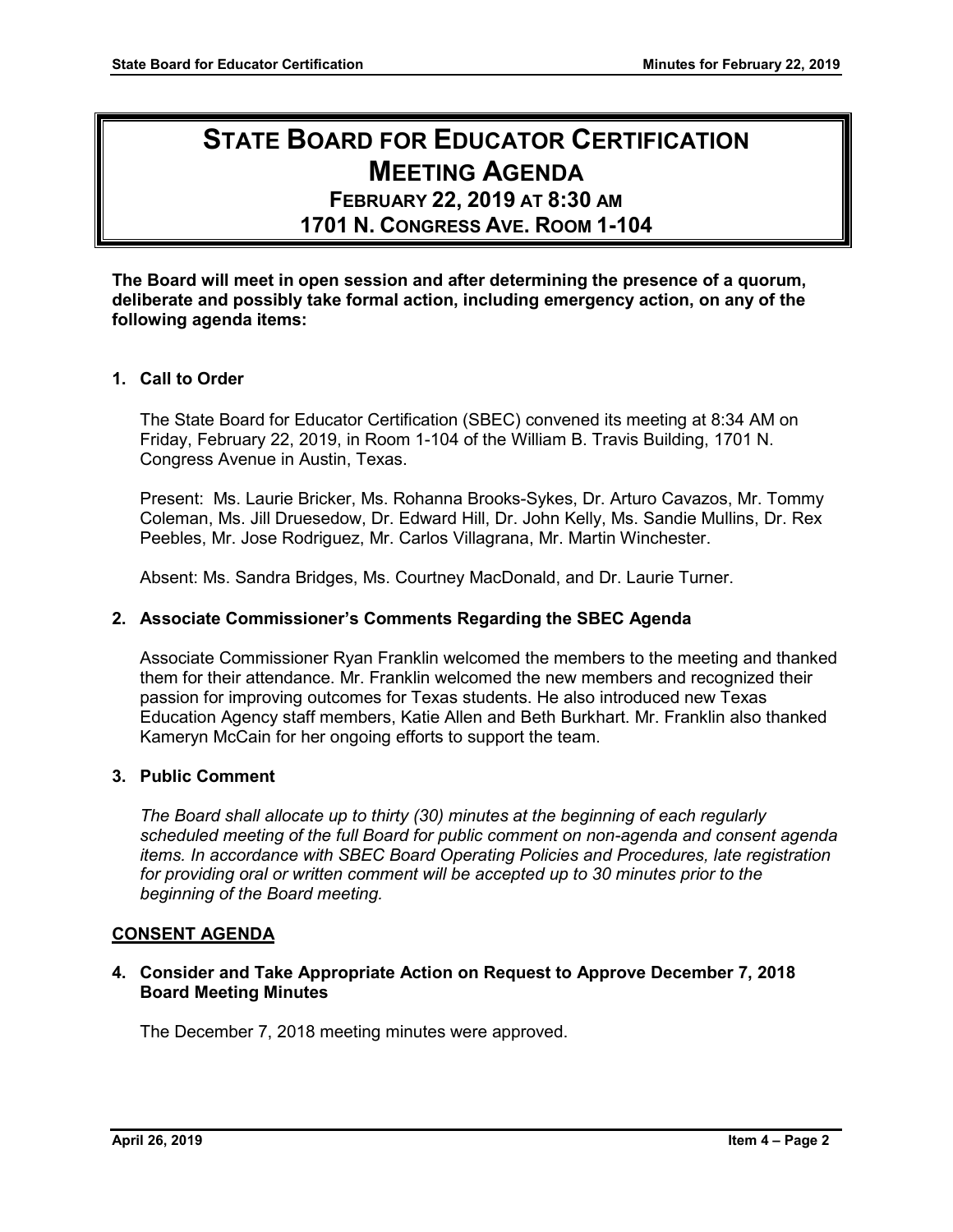### **DISCUSSION AND ACTION**

#### **5. Update on Divisions of Educator Leadership and Quality Department**

Ms. Cook presented updates on behalf of the Division of Educator Certification and highlighted the number of certification and renewal applications processed during the first quarter months of September through November 2018.

Ms. Wu presented updates on behalf of the Division of Educator Standards, Testing, and Preparation. She highlighted the number of Principal as Instructional Leader pilot test takers and educator preparation applications.

Ms. Moriaty presented updates on behalf of the SBEC Enforcement Division. She highlighted that contract abandonment cases were up significantly during the first quarter of fiscal year 2019.

Mr. Rodriguez presented updates on behalf of the Division of Educator Investigations. He highlighted that the number of cases has continued to increase in FY19. He also answered questions about how the division categorizes certain types of cases.

### **6. Consider and Take Appropriate Action on Proposed New 19 TAC Chapter 235, Classroom Teacher Certification Standards, Subchapter F, Supplemental Certificate Standards**

Ms. Wu presented this item to the Board. She described the activities that had occurred since the advisory committee was approved in the October meeting. Since then, the committee has met with TEA staff to draft the educator standards. This draft of standards included updates based on new research in language acquisition and culturally responsive teaching.

Mr. Rodriguez commented that he appreciated the language around the role of a student's primary language as an asset.

Dr. Cavazos asked about the next steps regarding timeline of test development. The next steps will include a test framework committee and item development. The anticipated launch date of the updated English as a Second Language, EC-12 Supplemental certification examination is September 1, 2021.

#### **Motion and vote:**

*Motion was made by Ms. Bricker to approve the proposed new 19 TAC Chapter 235, Classroom Teacher Certification Standards, Subchapter F, Supplemental Certificate Standards, to be published as proposed in the Texas Register. Second was made by Dr. Cavazos, and the Board voted unanimously in favor of the motion.*

#### **7. Consider and Take Appropriate Action on Proposed Review of 19 TAC Chapter 249, Disciplinary Proceedings, Sanctions and Contested Cases**

Ms. Moriaty presented this item to the Board. She explained that Texas Government Code, §2001.039, establishes a four-year rule review cycle for all state agency rules, and that this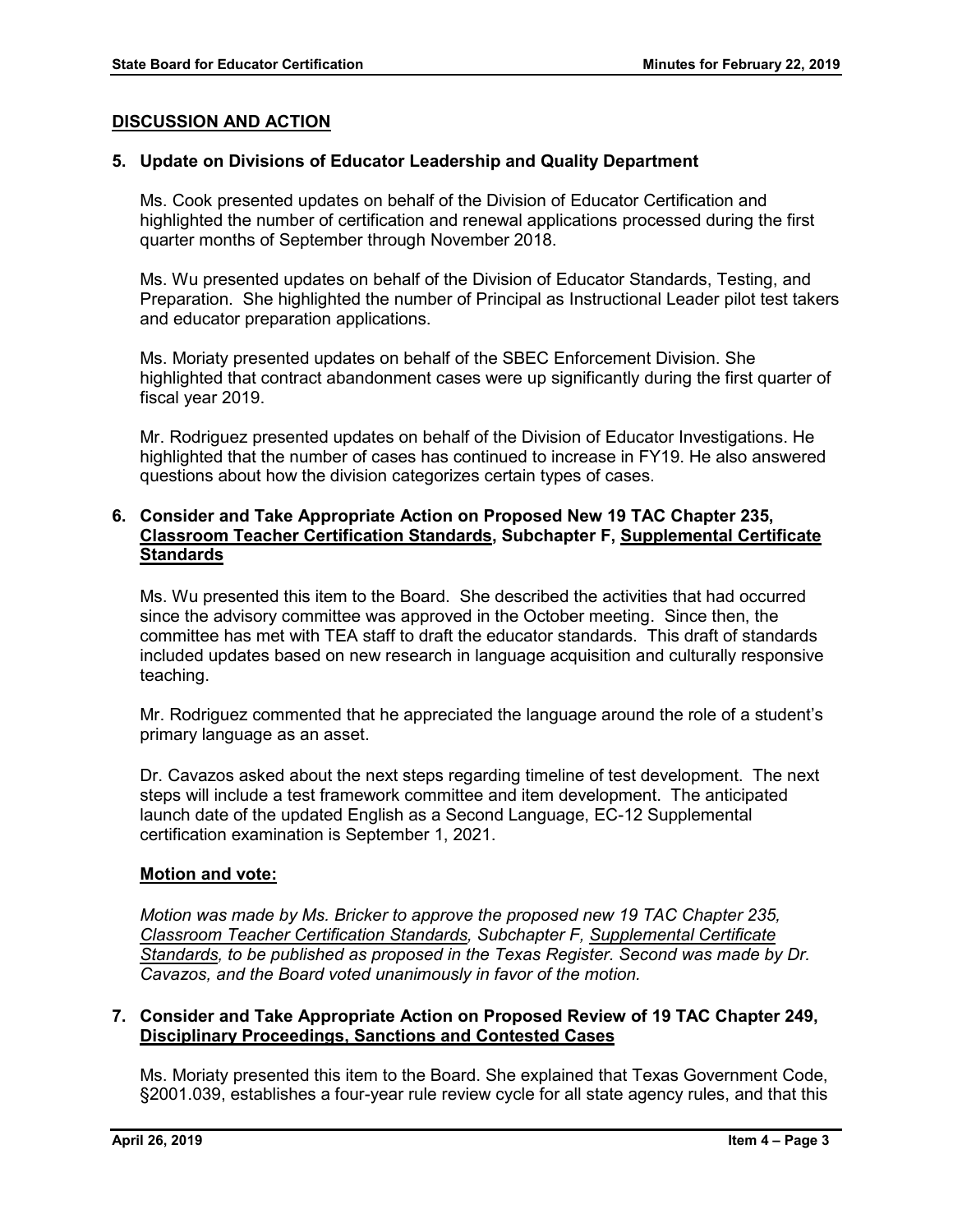item presented for SBEC approval the proposal of the review of 19 Texas Administrative Code (TAC) Chapter 249, Disciplinary Proceedings, Sanctions, and Contested Cases, for publication in the *Texas Register*. TAC Chapter 249 sets out SBEC's authority and procedures for sanctioning certified educators and denying certification to unfit applicants.

# **Motion and vote:**

*Motion was made by Mr. Coleman to Approve the proposed review of 19 TAC Chapter 249, Disciplinary Proceedings, Sanctions, and Contested Cases, to be published as proposed in the Texas Register. Second was made by Ms. Mullins, and the Board voted unanimously in favor of the motion.* 

#### **8. Consider and Take Appropriate Action on Proposed Amendment to 19 TAC Chapter 241, Certification as Principal, Subchapter B, Principal Certificate, §241.41, General Provisions**

Dr. Jones presented this item to the Board. Dr. Jones explained that a clear closing date for the current 068 principal certification program will allow EPPs to complete preparation for those candidates and transition to the new 268 Principal as Instructional Leader certification. He explained that the process for the new principal certification redesign became formalized in August of 2016 when the new principal standards were approved, and discussed the extensive messaging efforts that started in the fall of 2017 and carried through all of 2018. Dr. Jones also presented a status report on the number of educator preparation programs that have been approved to offer the new 268 Principal as Instructional Leader certification as of the SBEC meeting.

# **Motion and vote:**

*Motion was made by Ms. Mullins to approve the proposed amendment to 19 TAC Chapter 241, Certification as Principal, Subchapter B, Principal Certificate, §241.41, General Provisions, to be published as proposed in the Texas Register. Second was made by Ms. Brooks-Sykes, and the Board voted unanimously in favor of the motion.*

#### **9. Consider and Take Appropriate Action on Request to Approve 2017-2018 Accountability System for Educator Preparation Programs (ASEP) Accreditation Statuses**

Ms. Pogue and Dr. Olofson presented this item to the Board. Ms. Pogue explained that this item would allow the Board to approve the 2017-2018 ASEP accreditation statuses for EPPs in Texas. Ms. Pogue reminded the Board of the ASEP indicators that EPPs are held accountable to and their corresponding performance standards as required in SBEC rule. She further explained that of the 133 programs that currently are approved to prepare educators, the Board would be taking action on only 77 of those due to the remaining 56 programs would be left pending until the April 26, 2019 due to recent SBEC rule changes and unpaid ASEP technology fees. Ms. Pogue also explained that 14 EPPs requested an informal review and that the recommended statuses reflect the results of those reviews.

Dr. Olofson explained the process of Indicator 2, the Principal Survey, scoring and calculations. Ms. Pogue explained the process the agency took to support and encourage the high response rate of over 84% response rate. She further explained that there is a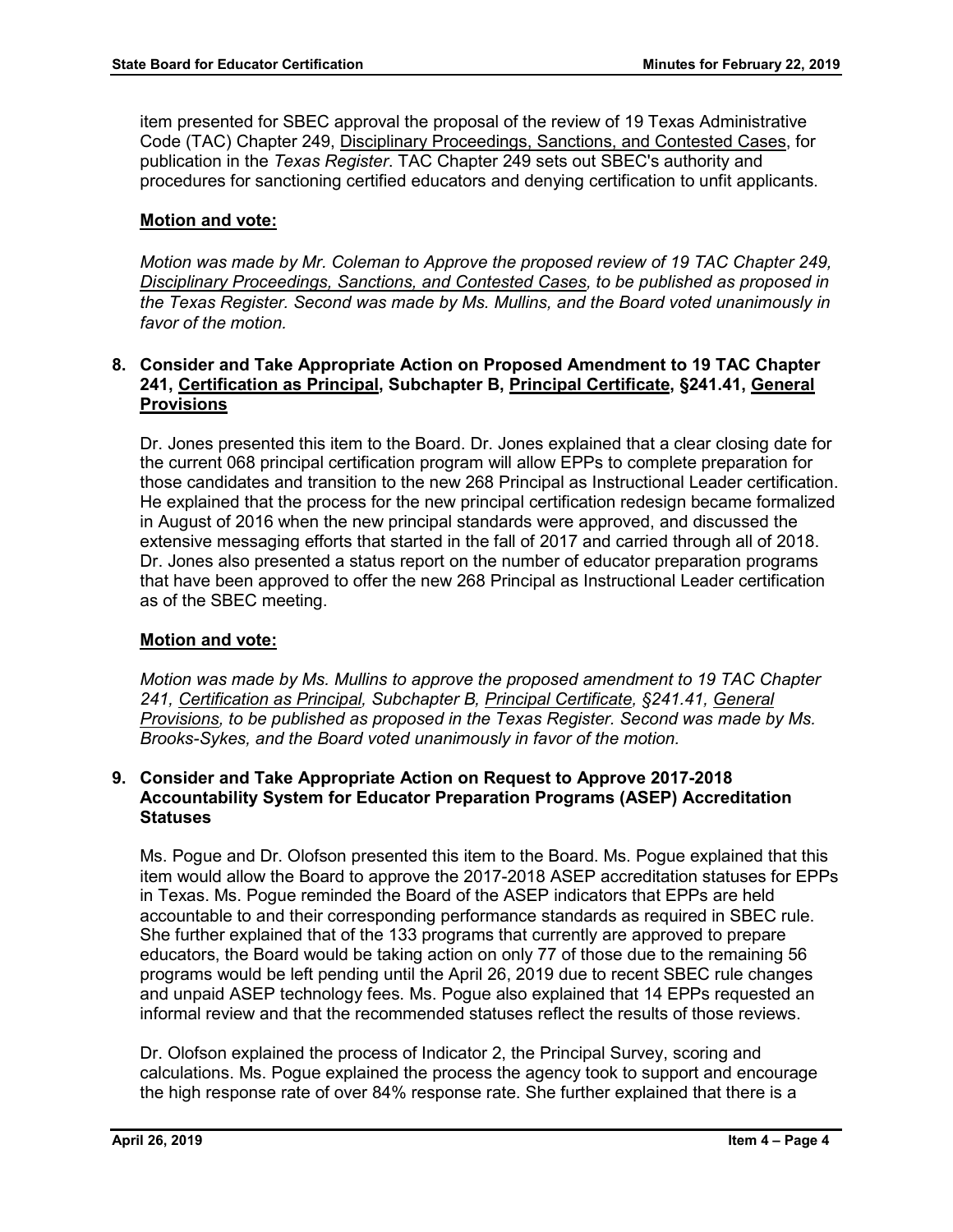shared-responsibility in bolstering the response rate: the SBEC provides support in providing CPE hours for principals completing the surveys and has the authority in rule to sanction principals for not completing the surveys; TEA staff provides administration of the surveys that includes multiple communication efforts to school districts and principals as well as ongoing support on a daily basis to the school districts and principals to provide technical assistance and support; and EPPs are on the campuses with the HR directors and principals and therefore, have an opportunity to encourage the principals to complete the surveys as well.

### **Motion and vote:**

*Motion was made by Ms. Bricker to approve the 2017-2018 Accountability System for Educator Preparation Programs accreditation statuses and related sanctions as presented. Second was made by Ms. Mullins, and the Board voted unanimously in favor of the motion.* 

Public Comment was provided by: Dr. Rae Queen

#### **10. Consider and Take Appropriate Action on Request to Approve New Class of Certificate at Harris County Department of Education**

Dr. Jones presented this item to the Board. Lidia Zatopek, Director and Legal Authority for the program, was present for questions and gave an overview of the proposal to the Board.

#### **Motion and vote:**

*Motion was made by Dr. Cavazos to approve the Superintendent class of certificate at Harris County Department of Education as presented. Second was made by Ms. Bricker, and the Board voted unanimously in favor of the motion.*

# **11. Annual Review of the Board Operating Policies and Procedures (BOPP)**

This item was presented by Ms. Pogue. Ms. Pogue explained that this item was the routine review of the Board Operating Policies and Procedures (BOPP). She explained that the BOPP is an informational item on every agenda and that the Board can request changes to the BOPP at any time.

No action taken.

The SBEC recessed at 10:03 AM.

The SBEC reconvened at 10:14 AM.

#### **DISCIPLINARY CASES**

# **12. Pending or Contemplated Litigation, including Disciplinary Cases**

**A. Defaults**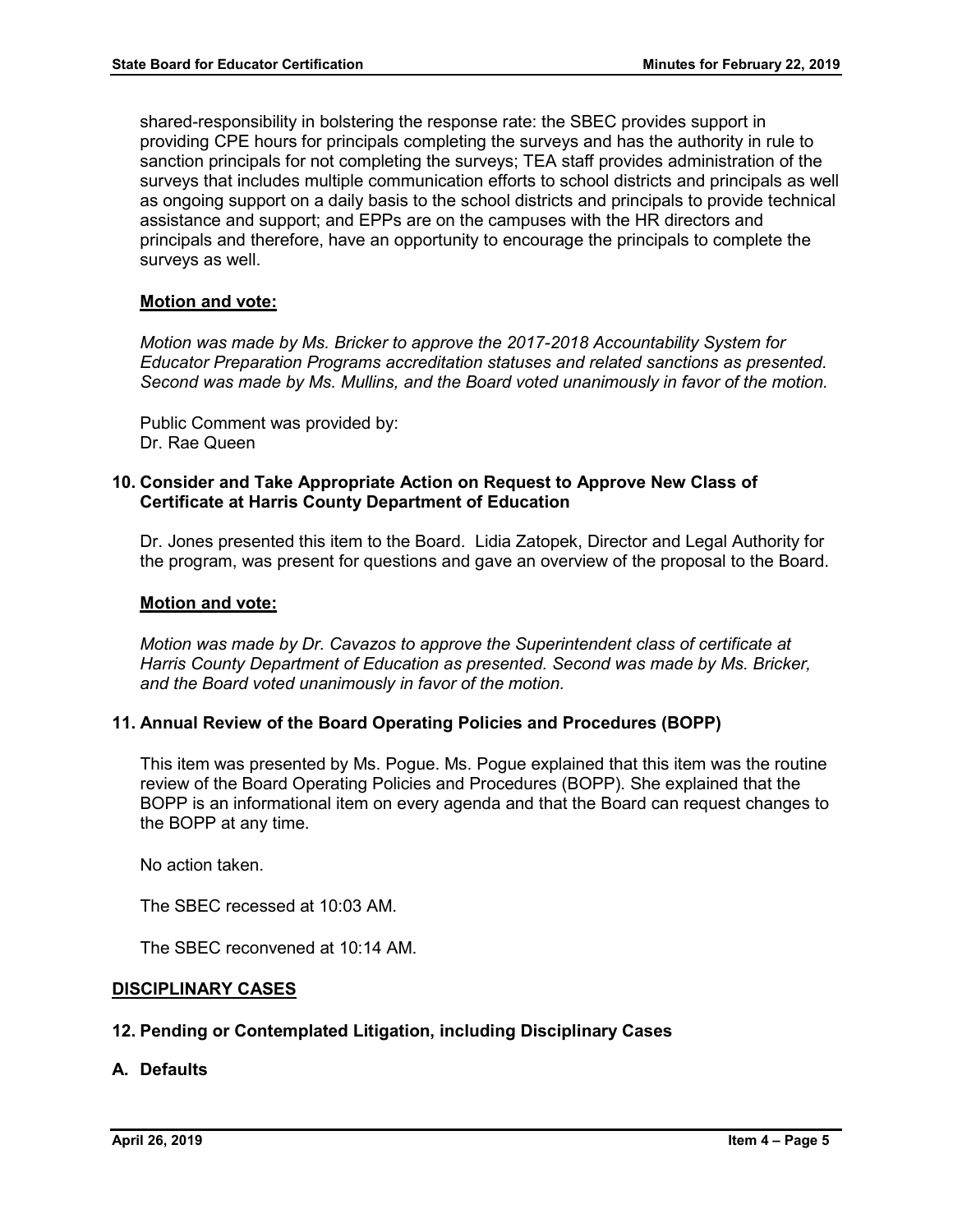### **No Answer Defaults**

1. In the Matter of Stanley Alexander, Jr.; Action to be taken: Consideration of Issuance of Default Judgment

Staff recommendation: 1 year suspension

2. In the Matter of Danielle Brade; Action to be taken: Consideration of Issuance of Default **Judgment** 

Staff recommendation: 1 year suspension

3. In the Matter of Eretta Yvette Brown Batts; Action to be taken: Consideration of Issuance of Default Judgment

Staff recommendation: 1 year suspension

5. In the Matter of Maria Guadalupe Cosio; Action to be taken: Consideration of Issuance of Default Judgment

Staff recommendation: 1 year suspension

7. In the Matter of Joycelyn Thomas Harris; Action to be taken: Consideration of Issuance of Default Judgment

Staff recommendation: 1 year suspension

8. In the Matter of Raymond Norris Jackson; Action to be taken: Consideration of Issuance of Default Judgment

Staff recommendation: 1 year suspension

9. In the Matter of Journey Dawn Martinez; Action to be taken: Consideration of Issuance of Default Judgment

Staff recommendation: 1 year suspension

10. In the Matter of Nuria Miro Bargallo; Action to be taken: Consideration of Issuance of Default Judgment

Staff recommendation: Revocation

11. In the Matter of Erika Y. Purnell; Action to be taken: Consideration of Issuance of Default Judgment

Staff recommendation: 1 year suspension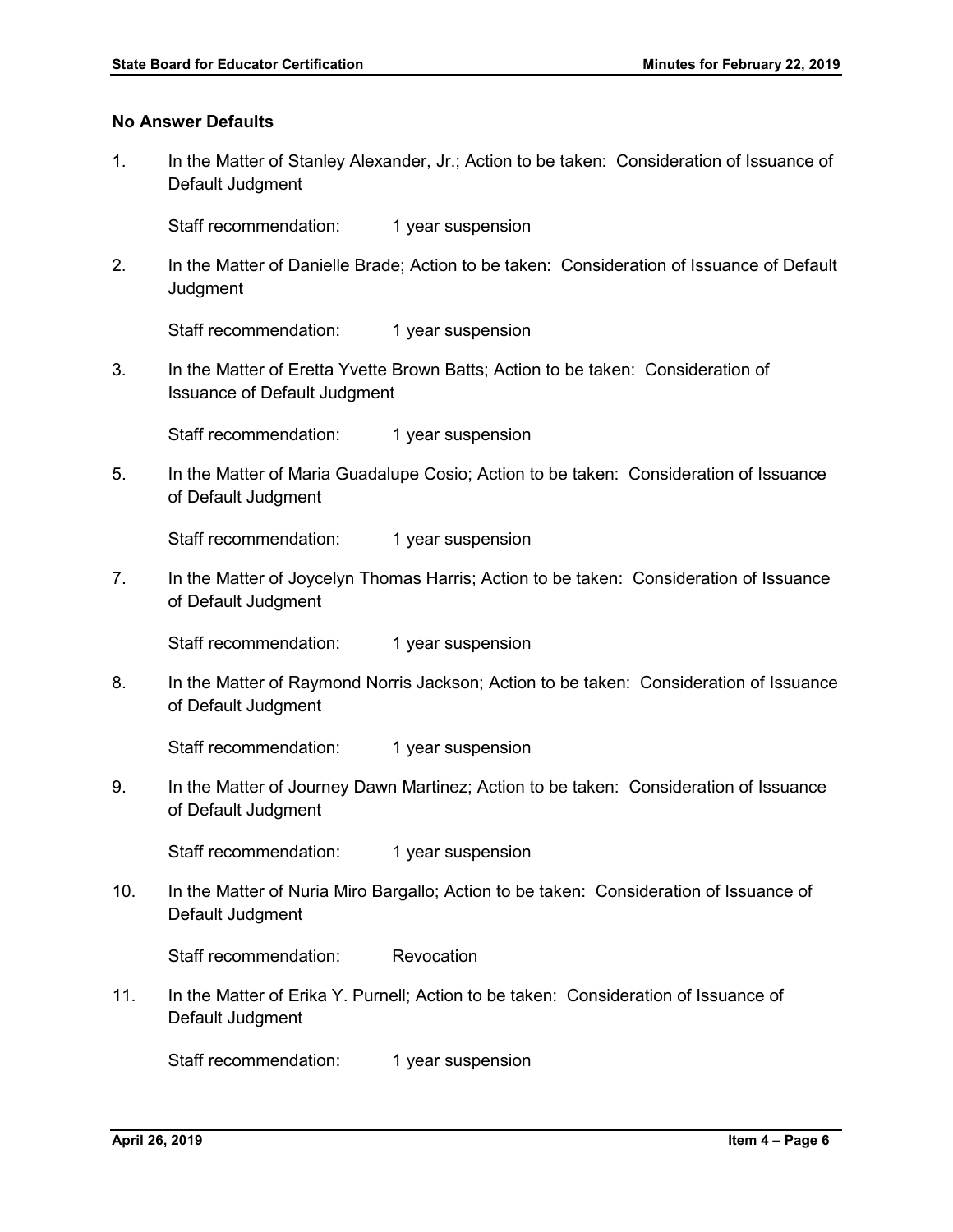13. In the Matter of Luis Daniel Semidey-Ramos; Action to be taken: Consideration of Issuance of Default Judgment

Staff recommendation: 1 year suspension

16. In the Matter of Acacia Grothues; Action to be taken: Consideration of Issuance of Default Judgment

Staff recommendation: Permanent Revocation

20. In the Matter of Julie A. Clark; Action to be taken: Consideration of Issuance of Default **Judgment** 

Staff recommendation: Permanent Revocation

22. In the Matter of Donald Ray Hamilton; Action to be taken: Consideration of Issuance of Default Judgment

Staff recommendation: Permanent Revocation

24. In the Matter of Maria Claudia Luevano; Action to be taken: Consideration of Issuance of Default Judgment

Staff recommendation: Permanent Revocation

25. In the Matter of Michael Scott Schumacher; Action to be taken: Consideration of Issuance of Default Judgment

Staff recommendation: Permanent Revocation

27. In the Matter of Kevaundre Boyd; Action to be taken: Consideration of Issuance of Default Judgment

Staff recommendation: Revocation

28. In the Matter of Christopher Donaldson; Action to be taken: Consideration of Issuance of Default Judgment

Staff recommendation: Revocation

30. In the Matter of Jennifer Marie Reeves; Action to be taken: Consideration of Issuance of Default Judgment

Staff recommendation: 3 year suspension and proof of successful completion of substance abuse treatment program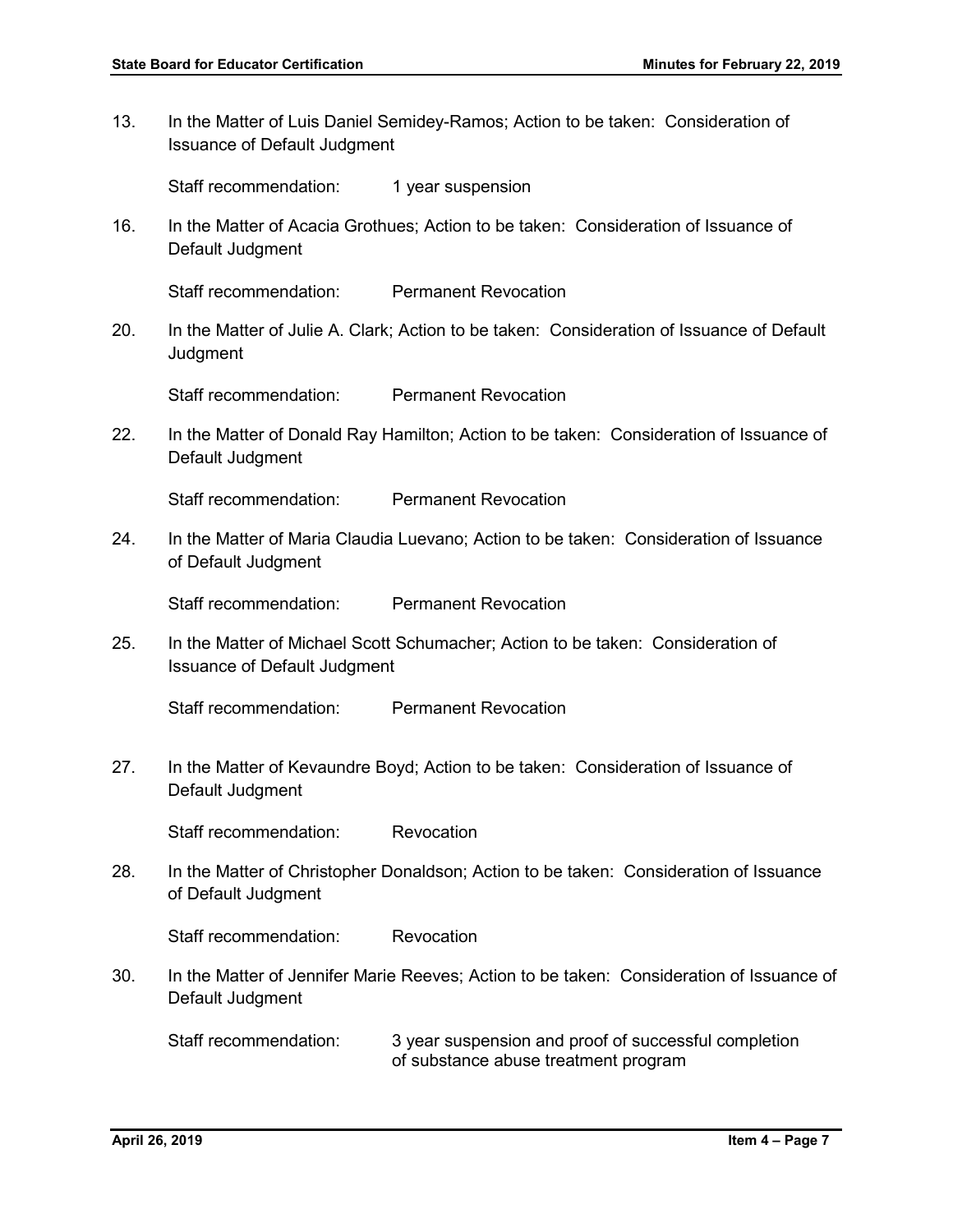31. In the Matter of Alan Rhodes; Action to be taken: Consideration of Issuance of Default **Judgment** 

Staff recommendation: Revocation

32. In the Matter of Gwyn Elizabeth Ramos; Action to be taken: Consideration of Issuance of Default Judgment

Staff recommendation: 2 year suspension

34. In the Matter of Lindsey Sabrina Perales; Action to be taken: Consideration of Issuance of Default Judgment

Staff recommendation: Revocation

#### **Motion and vote:**

*Motion was made by Dr. Cavazos to grant staff's request for Issuance of Default Judgment on the above numbered cases 1 – 35, with the exception of 4, 6, 12, 14, 15, 17, 18, 19, 21, 23, 26, 29, 33, and 35 and issue final orders consistent with staff's recommendation on each of the above numbered cases. Second was made by Ms. Bricker, and the Board voted unanimously in favor of the motion.* 

### **The following cases were considered individually:**

6. In the Matter of Christi Darlene Downes; Action to be taken: Consideration of Issuance of Default Judgment

Staff recommendation: 1 year suspension

#### **Motion and vote:**

*Motion was made by Dr. Cavazos to grant staff's request for Issuance of Default Judgment on the above numbered case and issue a final order consistent with staff's recommendation. Second was made by Ms. Mullins, and the Board voted unanimously in favor of the motion.*

15. In the Matter of Charles Bryant Abraham; Action to be taken: Consideration of Issuance of Default Judgment

Staff recommendation: Revocation

#### **Motion and vote:**

*Motion was made by Ms. Bricker to grant staff's request for Issuance of Default Judgment on the above numbered case and issue a final order consistent with staff's recommendation. Second was made by Dr. Cavazos, and the Board voted unanimously in favor of the motion.*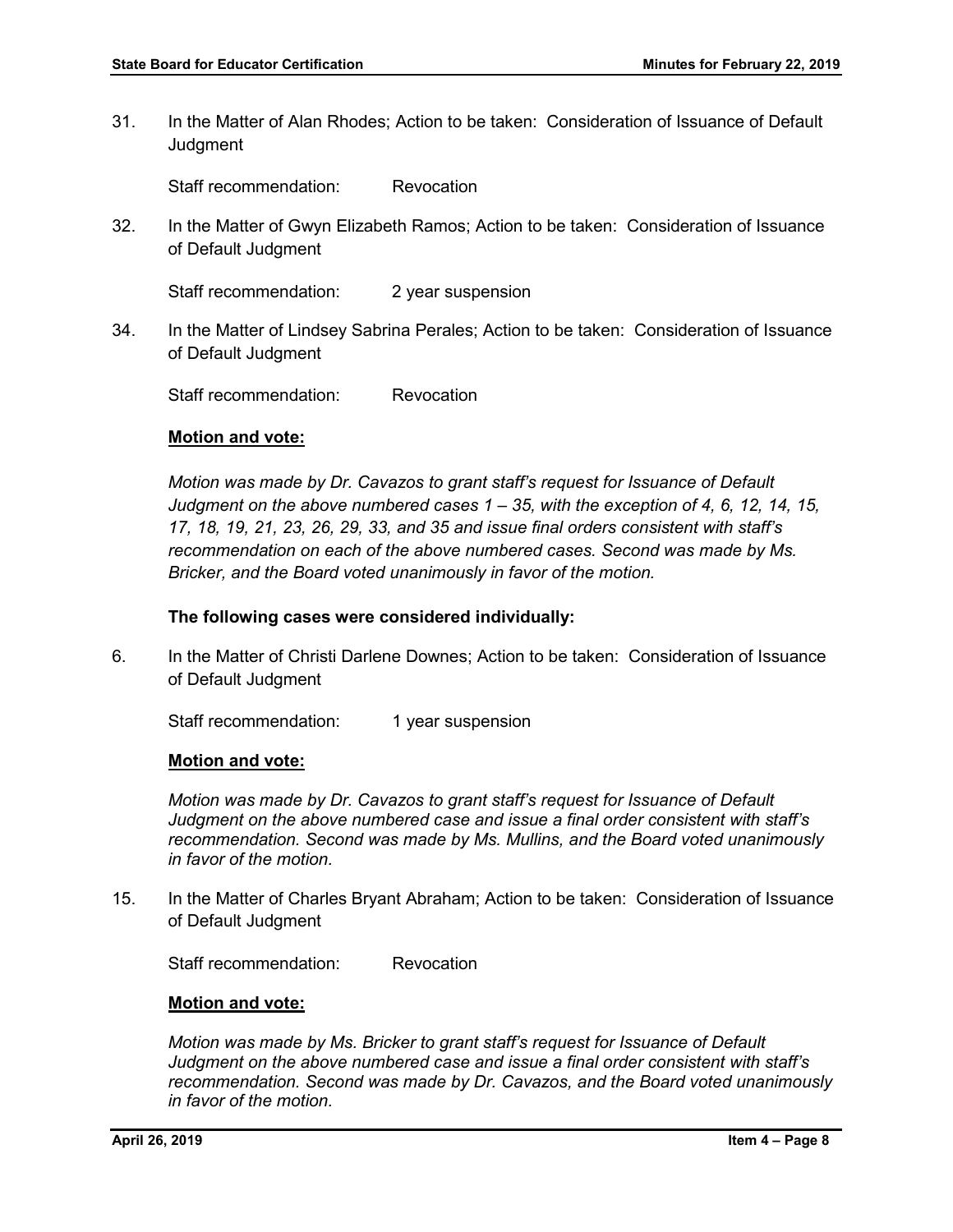19. In the Matter of Robert Stone Ryan; Action to be taken: Consideration of Issuance of Default Judgment

Staff recommendation: Revocation

#### **Motion and vote:**

*Motion was made by Ms. Bricker to grant staff's request for Issuance of Default Judgment on the above numbered case and issue a final order consistent with staff's recommendation. Second was made by Ms. Mullins, and the Board voted unanimously in favor of the motion.*

21. In the Matter of Roland D. Flannel; Action to be taken: Consideration of Issuance of Default Judgment

Staff recommendation: 2 year suspension

#### **Motion and vote:**

*Motion was made by Ms. Bricker to grant staff's request for Issuance of Default Judgment on the above numbered case and issue a final order of a two (2) year suspension and proof of successful completion of anger management classes. Second was made by Mr. Coleman, and the Board voted unanimously in favor of the motion.*

26. In the Matter of Robert Matthew Adams; Action to be taken: Consideration of Issuance of Default Judgment

| Staff recommendation: | 2 year suspension and proof of successful completion |
|-----------------------|------------------------------------------------------|
|                       | of substance abuse treatment program                 |

# **Motion and vote:**

*Motion was made by Mr. Coleman to grant staff's request for Issuance of Default Judgment on the above numbered case and issue a final order of Revocation. Second was made by Ms. Bricker, and the Board voted unanimously in favor of the motion.*

29. In the Matter of Amber LaShay Miller; Action to be taken: Consideration of Issuance of Default Judgment

| Staff recommendation: | 3 year suspension and proof of successful completion |
|-----------------------|------------------------------------------------------|
|                       | of substance abuse treatment program                 |

#### **Motion and vote:**

*Motion was made by Mr. Coleman to grant staff's request for Issuance of Default Judgment on the above numbered case and issue a final order of Revocation. Second was made by Dr. Cavazos, and the Board voted unanimously in favor of the motion.*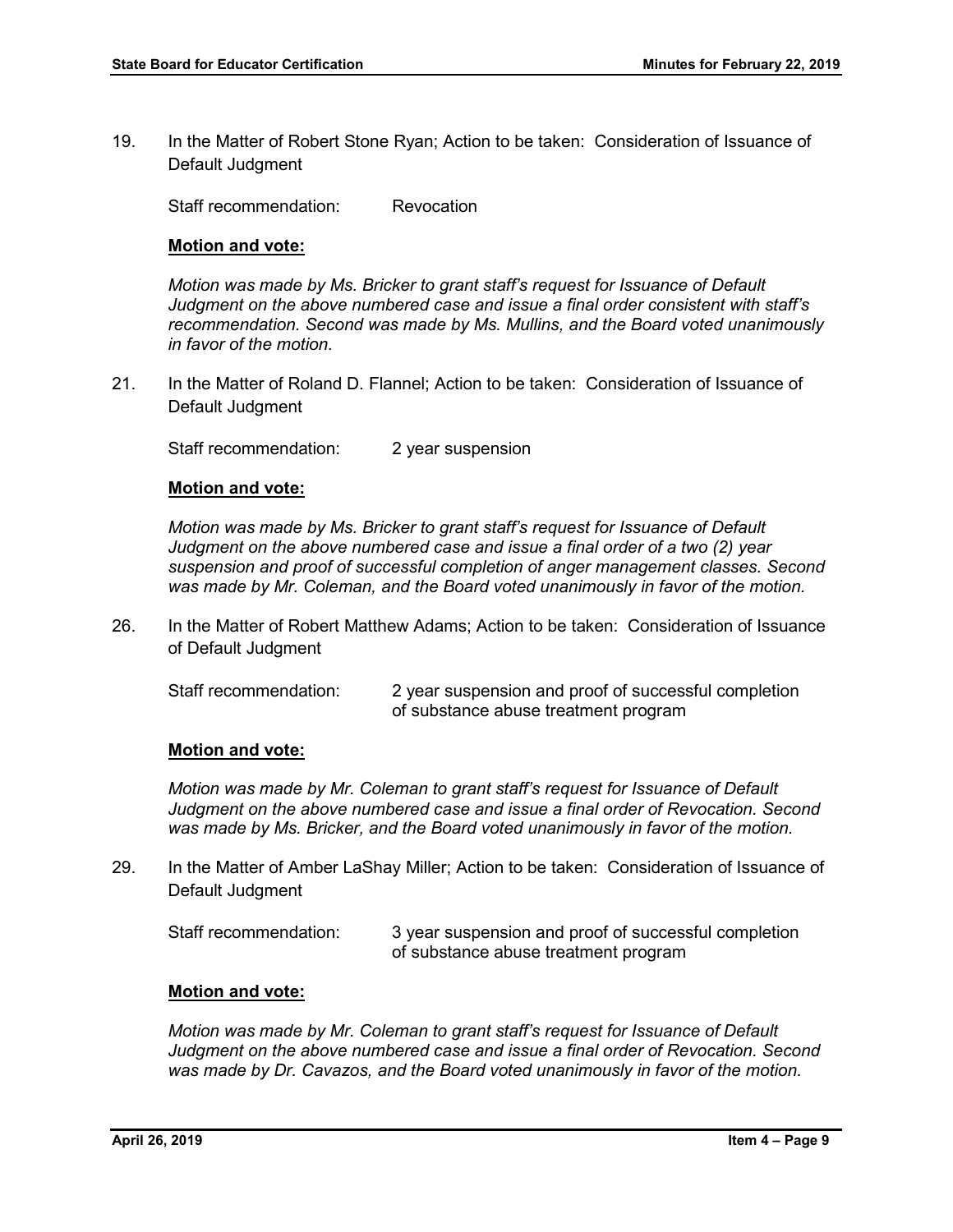35. In the Matter of Derek M. Smith; Action to be taken: Consideration of Issuance of Default Judgment

Staff recommendation: 2 year suspension

#### **Motion and vote:**

*Motion was made by Ms. Brooks-Sykes to grant staff's request for Issuance of Default Judgment on the above numbered case and issue a final order of Revocation. Second was made by Ms. Bricker, and the Board voted unanimously in favor of the motion.*

**The following cases were pulled by TEA staff and no action was taken:** 

4. In the Matter of Don E. Broyles; Action to be taken: Consideration of Issuance of Default **Judgment** 

Staff recommendation: 1 year suspension

12. In the Matter of Cristal Rodriguez Olsen; Action to be taken: Consideration of Issuance of Default Judgment

Staff recommendation: 1 year suspension

14. In the Matter of Diana Valenzuela; Action to be taken: Consideration of Issuance of Default Judgment

Staff recommendation: 1 year suspension

17. In the Matter of Angela Greer Richardson; Action to be taken: Consideration of Issuance of Default Judgment

Staff recommendation: Revocation

18. In the Matter of Carmen Alicia Rojas; Action to be taken: Consideration of Issuance of Default Judgment

Staff recommendation: Permanent Revocation

23. In the Matter of Edward Charles Lewis; Action to be taken: Consideration of Issuance of Default Judgment

Staff recommendation: Permanent Revocation

33. In the Matter of Paula Kay Barnes; Action to be taken: Consideration of Issuance of Default Judgment

Staff recommendation: Revocation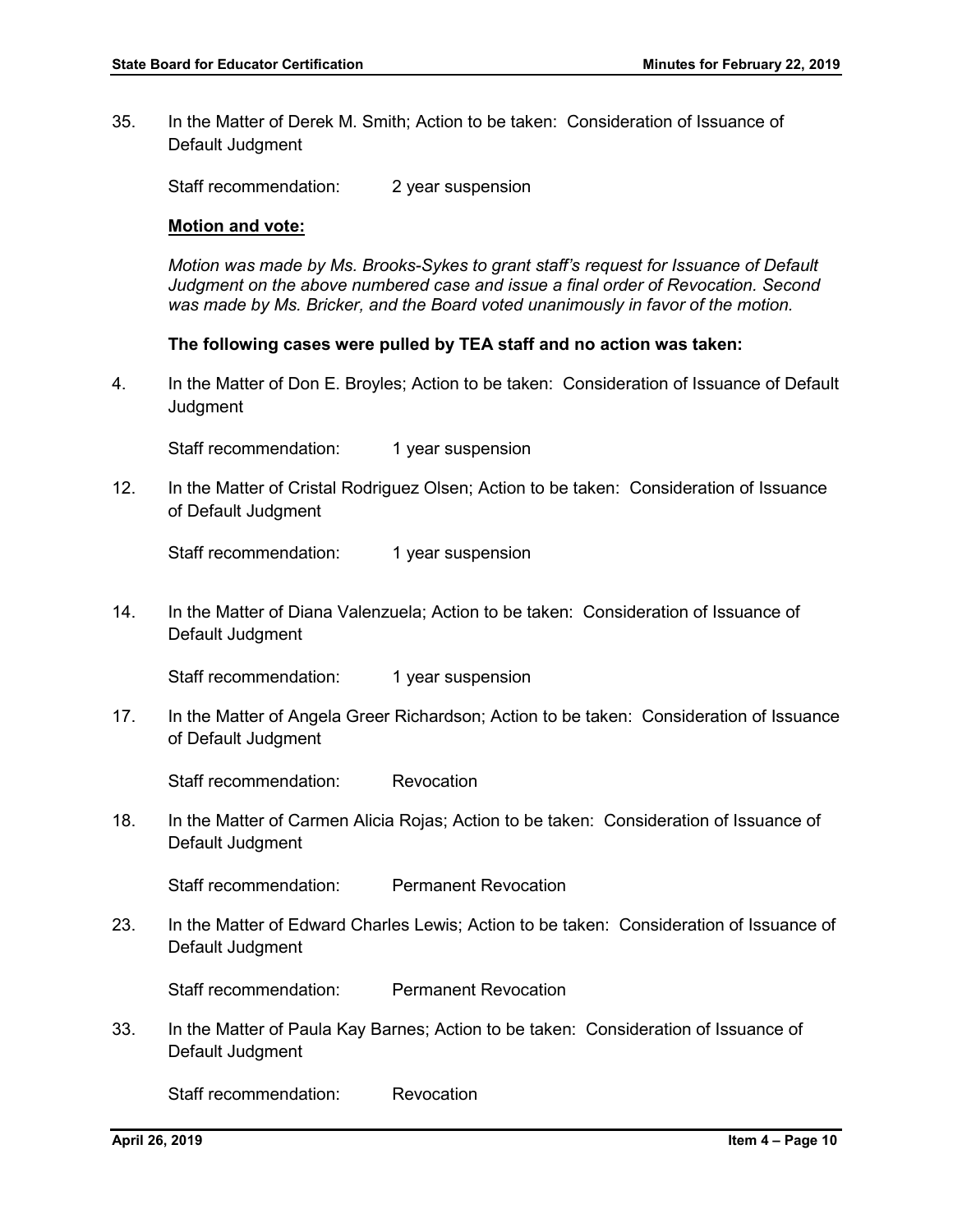### **SOAH Defaults**

1. In the Matter of James Montgomery; Action to be taken: Consideration of Issuance of Default Judgment

Staff recommendation: 2 year suspension and proof of successful completion of substance abuse treatment program

3. In the Matter of Areli Morales; Action to be taken: Consideration of Issuance of Default **Judament** 

Staff recommendation: Permanent Revocation

#### **Motion and vote:**

*Motion was made by Ms. Bricker to grant staff's request for Issuance of SOAH Default Judgment on SOAH Default cases numbered 1 and 3 and enter a final order consistent with staff's recommendation. Second was made by Mr. Coleman, and the Board voted unanimously in favor of the motion.* 

#### **The following cases were pulled by TEA staff and no action was taken:**

2. In the Matter of Antwanna Williams; Action to be taken: Consideration of Issuance of Default Judgment

Staff recommendation: Revocation

#### **B. Contested Cases**

Proposals for Decision

1. Docket No. 701184986.EC, Texas Education Agency, Educator Leadership and Quality Division v. Alexandria Carraman; Action to be taken: Consideration of Proposal for Decision and Issuance of Final Order.

ALJ Recommendation: Inscribed Reprimand

Staff Recommendation: 2 year suspension

Mr. Jonathan Crabtree represented TEA. Respondent represented herself.

#### **Motion and vote:**

*Motion was made by Mr. Coleman that the Board adopt the Proposal for Decision including Findings of Fact Nos. 1 -- 33 and Conclusions of Law Nos. 1 -- 8.* 

*I move that the Board reject the ALJ's recommended sanction and order that Alexandria Carraman's educator certification is SUSPENDED FOR TWO (2) YEARS.*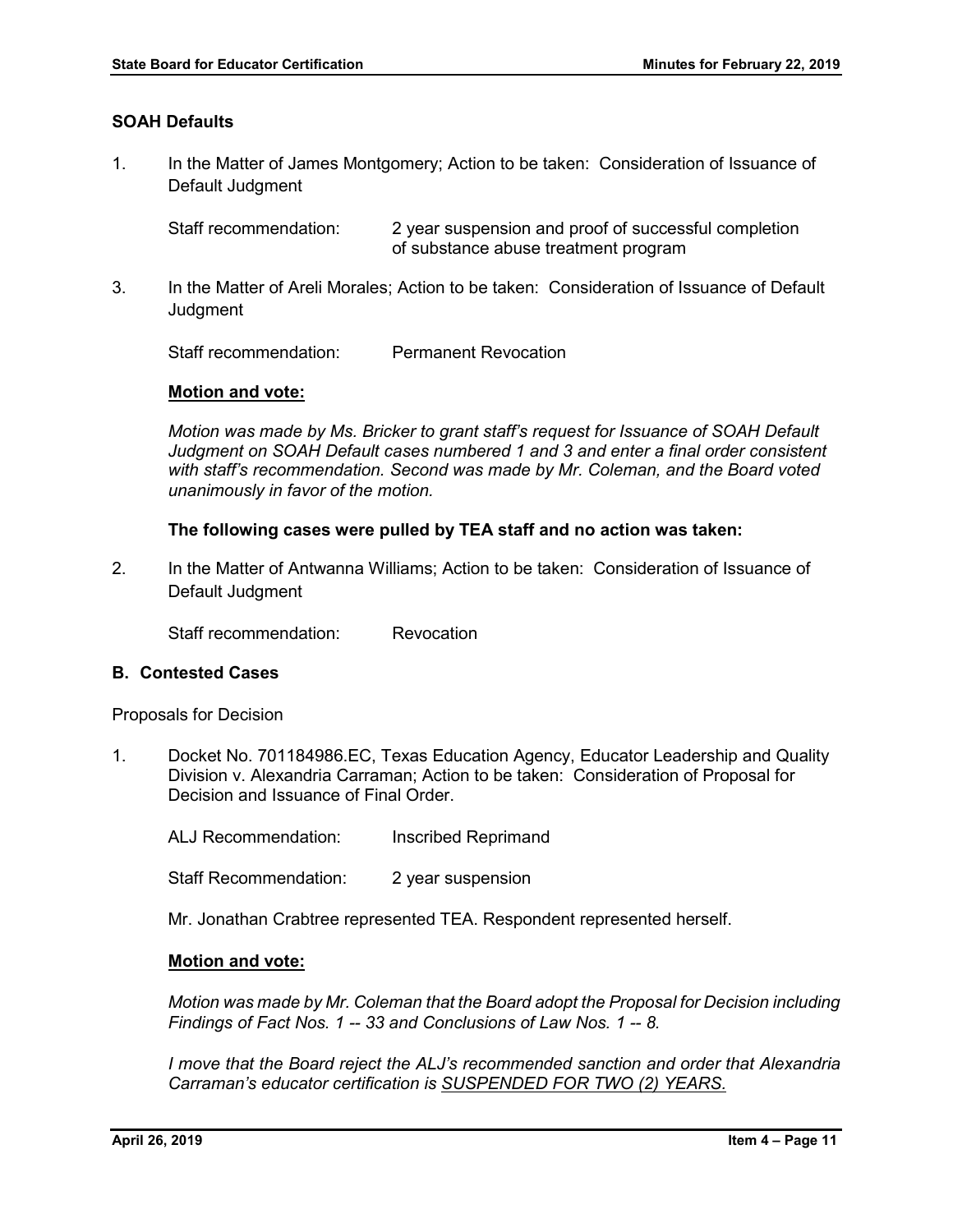*This modification of sanction is permissible pursuant to Texas Government Code §2001.058(e) and is necessary because the ALJ did not properly apply Board rules and policies when she recommended an inscribed reprimand as the appropriate sanction in this case.* 

*Under the Board's rules, an inscribed reprimand is not sufficient to address the severity of Ms. Carraman's actions.* 

*The ALJ found in Conclusion of Law 6 that Ms. Carraman violated two separate provisions of the Board's rules by violating educator-student boundaries and engaging in inappropriate communications with a student.* 

*Under the factors listed in 19 Texas Administrative Code §249.17(c) that the Board considers when determining sanctions, a two-year suspension is the appropriate sanction in this case.* 

*In Finding of Fact 31, the ALJ found that Respondent's behavior was serious.* 

*A suspension of two years gives Ms. Carraman time to reflect on her past behavior before she resumes teaching, and will thereby reduce the danger that she will cross educatorstudent boundaries or engage in inappropriate communications with students when she returns to education.* 

*A two-year suspension will also serve to deter other educators from engaging in this sort of inappropriate behavior better than an inscribed reprimand. Second was made by Dr. Cavazos and the motion passed with Mr. Coleman, Dr. Cavazos, Ms. Mullins, and Mr. Rodriguez, voting in favor and Dr. Kelly and Ms. Brooks-Sykes voting against.*

2. Docket No. 701184501.EC, Texas Education Agency, Educator Leadership and Quality Division v. James Vivian; Action to be taken: Consideration of Proposal for Decision and Issuance of Final Order.

ALJ Recommendation: 2 year suspension

Staff Recommendation: Permanent Revocation

Ms. Laura Moriaty represented TEA. Mr. Brandon Brim represented Respondent.

#### **Motion and vote:**

*Motion was made by Mr. Coleman that the Board adopt the Proposal for Decision including Findings of Fact Nos. 1 -- 36 and Conclusions of Law Nos. 1 – 8. I move that the Board reject the ALJ's recommended sanction and order that:*

*JAMES ARTHUR VIVIAN's educator certifications are PERMANENTLY REVOKED.*

*This modification of sanction is permissible pursuant to Texas Government Code §2001.058(e) and is necessary because the Administrative Law Judge did not properly*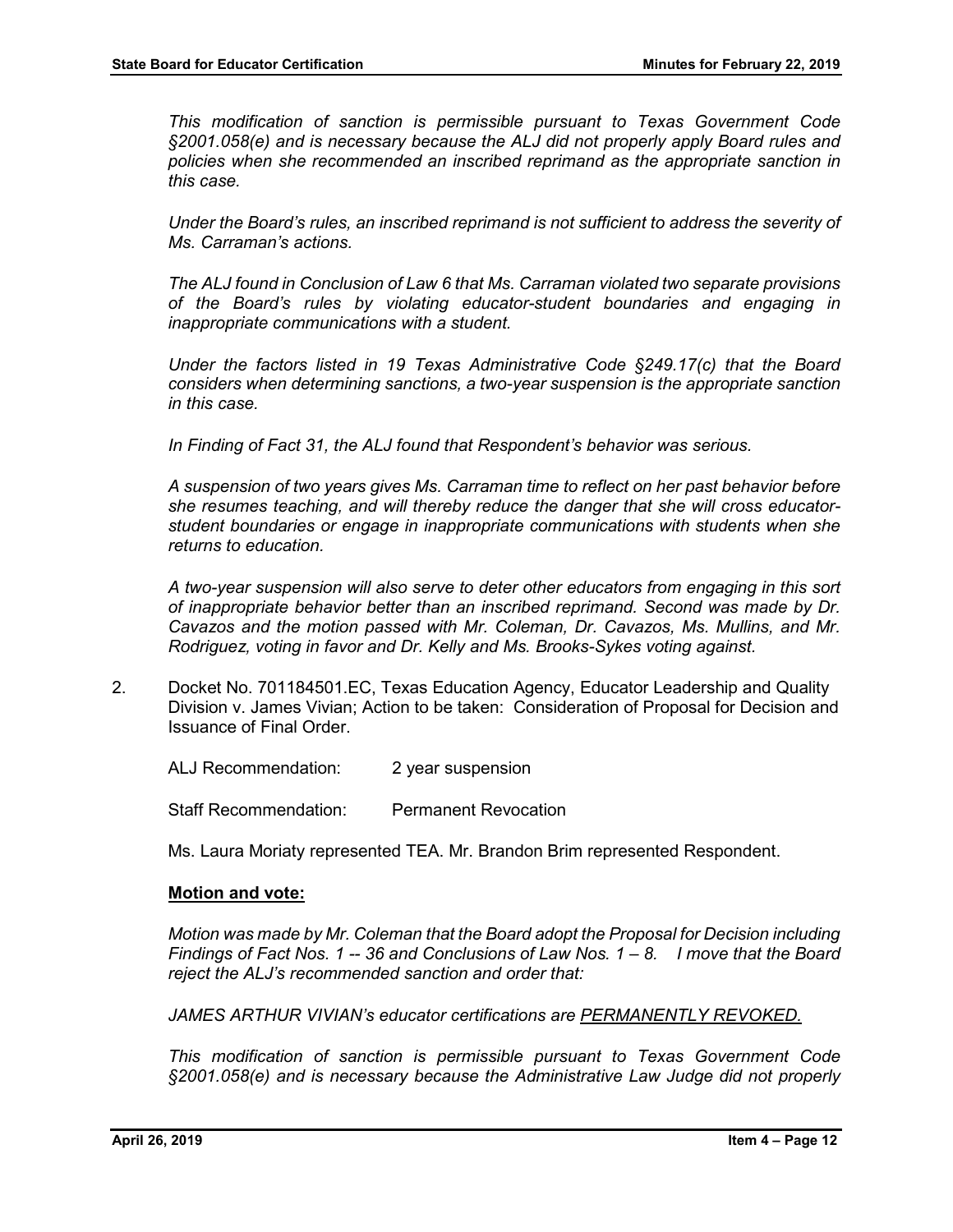*apply Board rules and policies when she recommended a suspension as the appropriate sanction in this case.* 

*Under the Board's rules, a suspension is not sufficient to address the severity of Mr. Vivian's actions.* 

*The ALJ found in Conclusion of Law 6 that Mr. Vivian violated three separate provisions of the Board's rules by "engaging in inappropriate communication and becoming emotionally entangled with Student 1 in a manner that exceeded educator-student boundaries and adversely affected Student 1's mental and emotional health."* 

*Under the factors listed in 19 Texas Administrative Code §249.17(c) that the Board considers when determining sanctions, permanent revocation is the appropriate sanction in this case.* 

*Finding of Fact 34 states that Mr. Vivian's conduct was serious.* 

*Findings of Fact 25 and 26 show that Mr. Vivian attempted to conceal his misconduct.*

*Finding of Fact 36 states that Mr. Vivian's conduct adversely affected Student 1's mental and emotional health.* 

*There is an ongoing potential danger that Mr. Vivian could inflict this same sort of mental and emotional suffering on another student.*

*Permanent revocation of Mr. Vivian's educator certificate will deter other Texas educators from engaging in inappropriate communications or boundaries with future students. Second was made by Ms. Bricker and the motion passed with Ms. Bricker, Mr. Coleman, Dr. Cavazos, and Dr. Kelly voting in favor and Ms. Brooks-Sykes and Ms. Mullins voting against.* 

3. Docket No. 701184695.EC, Texas Education Agency, Educator Leadership and Quality Division v. Lisa Stokes; Action to be taken: Consideration of Proposal for Decision and Issuance of Final Order.

ALJ Recommendation: 1 year suspension

Staff Recommendation: Revocation

Mr. Crabtree represented TEA. Mr. Terry Gorman represented respondent.

#### **Motion and vote:**

*Motion was made by Ms. Brooks-Sykes to accept the Proposal for Decision and Issue a final order consistent with the ALJ's recommendation. Second was made by Dr. Cavazos, and the motion passed with Ms. Brooks-Sykes, Dr. Cavazos, Ms. Mullins, Mr. Rodriguez, and Dr. Kelly voting in favor and Ms. Bricker voting against the motion.*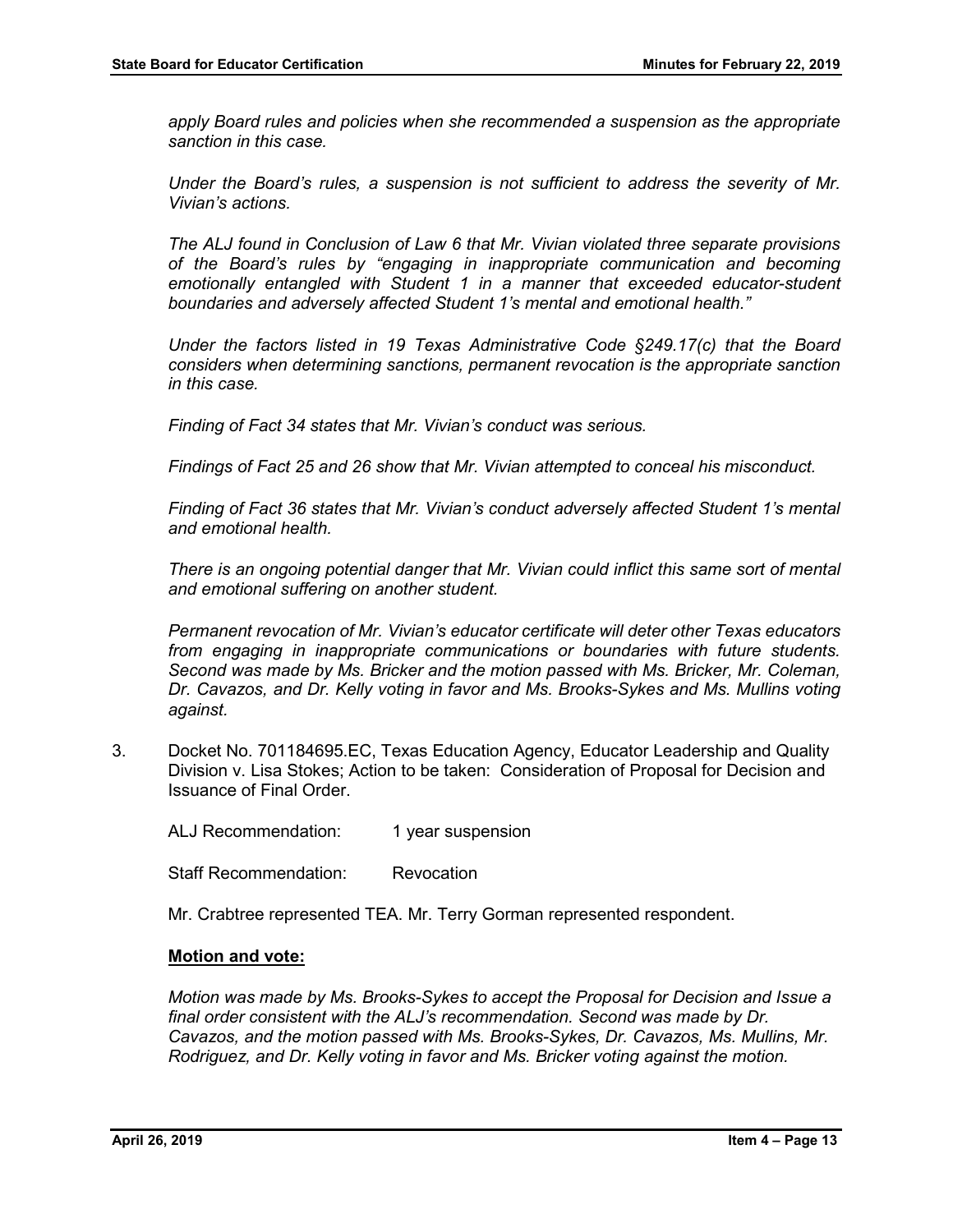4. Docket No. 701184922.EC, Texas Education Agency, Educator Leadership and Quality Division v. Quinton Abron; Action to be taken: Consideration of Proposal for Decision and Issuance of Final Order.

ALJ Recommendation: Permanent Revocation Staff Recommendation: Accept ALJ Recommendation

Mr. Crabtree represented TEA. Respondent did not appear.

#### **Motion and vote:**

*Motion was made by Ms. Brooks-Sykes to accept the Proposal for Decision and Issue a final order consistent with the ALJ's recommendation. Second was made by Ms. Mullins, and the Board voted unanimously in favor of the motion.* 

5. Docket No. 701183992.EC, Texas Education Agency, Educator Leadership and Quality Division v. Jose Trujillo; Action to be taken: Consideration of Proposal for Decision and Issuance of Final Order.

ALJ Recommendation: Permanent Revocation

Staff Recommendation: Accept ALJ recommendation

Ms. Yvonne Patton represented TEA. Mr. Nicholas Enoch represented Respondent.

# **Motion and vote:**

*Motion was made by Ms. Brooks-Sykes to accept the Proposal for Decision and Issue a final order consistent with the ALJ's recommendation. Second was made by Mr. Coleman, and the Board voted unanimously in favor of the motion.* 

- 6. Docket No. 701185203.EC, Texas Education Agency, Educator Leadership and Quality Division v. Douglas Howard; Action to be taken: Consideration of Proposal for Decision and Issuance of Final Order.
	- ALJ Recommendation: No disciplinary action be taken
	- Staff Recommendation: Accept ALJ recommendation

Mr. Crabtree represented TEA. Mr. Brim represented respondent.

#### **Motion and vote:**

*Motion was made by Dr. Cavazos to accept the Proposal for Decision and Issue a final order consistent with the ALJ's recommendation. Second was made by Ms. Bricker, and the Board voted unanimously in favor of the motion.*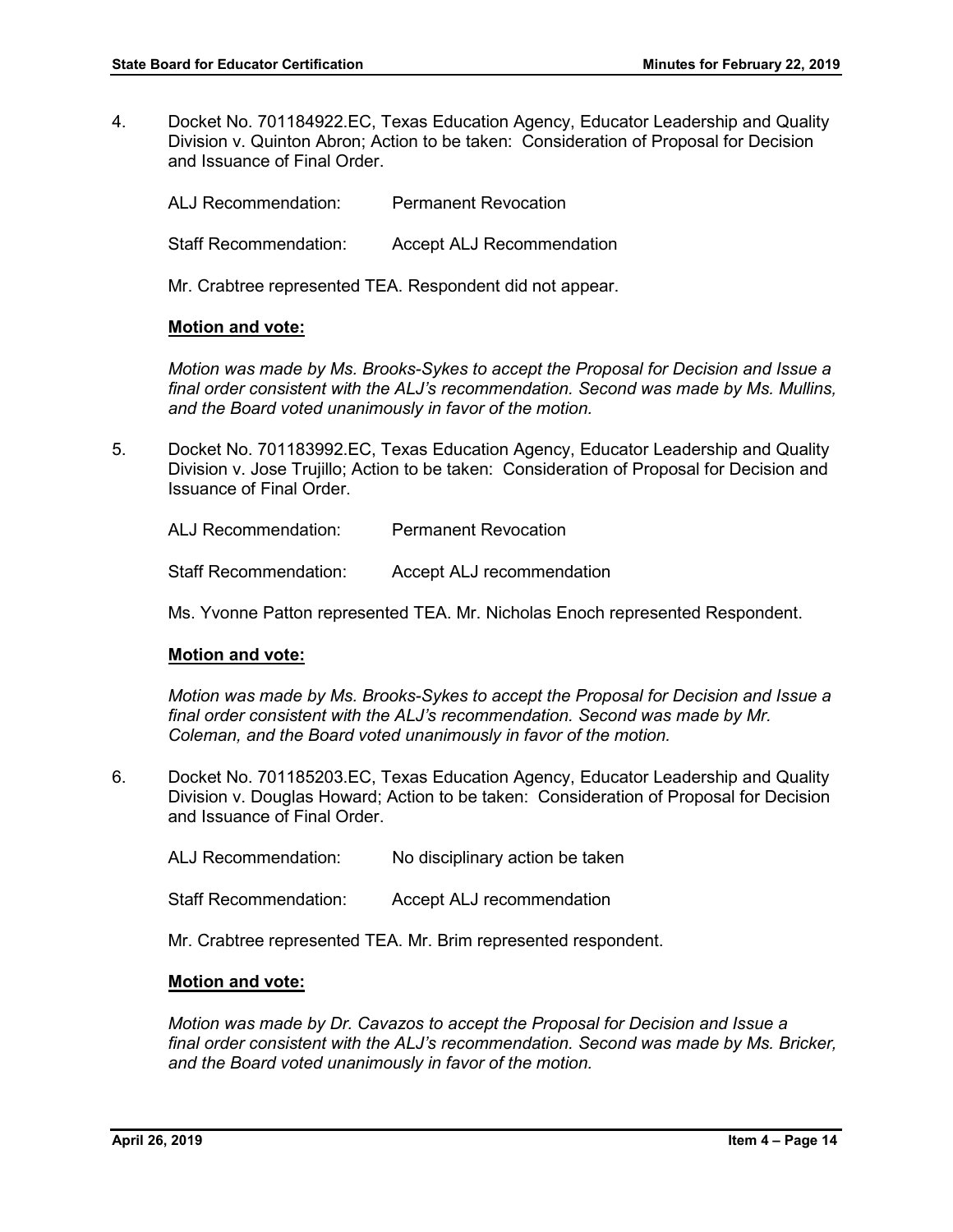# *C.* **Court Cases**

#### *District Court Cases*

- 1. David Turner v. Texas Education Agency, Educator Certification and Standards Division; Cause No. D-1-GN-17-002298, In the 250<sup>th</sup> District Court of Travis County, Texas.
- 2. Joel Trigo v. Texas Education Agency, Educator Certification and Standards Division; Cause No. D-1-GN-17-006874, In the 459<sup>th</sup> District Court of Travis County, Texas.
- 3. Bradley Keith Bowen v. Texas Education Agency, Educator Certification and Standards Division; Cause No. D-1-GN-18-004203, In the 98<sup>th</sup> District Court of Travis County, Texas.
- 4. Blake Tittle v. Texas Education Agency, Educator Certification and Standards Division; Cause No. D-1-GN-18-007716, In the 345<sup>th</sup> District Court of Travis County, Texas.
- 5. Cynthia Maria Garcia v. Texas Education Agency, Educator Certification and Standards Division; Cause No. D-1-GN-18-007719, In the 250<sup>th</sup> District Court of Travis County, Texas.
- 6. Leo Joseph Tran v. Texas Education Agency, Educator Certification and Standards Division; Cause No. 03-18-00855-CV, In the Court of Appeals, Third District of Texas.

The SBEC recessed at 12:00 PM.

The SBEC reconvened at 12:33 PM.

#### **DISCUSSION ONLY**

#### **13. Discussion and Update on Teacher Certification Redesign**

Ms. Wu presented this item to the Board and reviewed the key points about the redesign. The first proposed change is to substitute subject-matter only examinations for the Pre-Admission Content Test. The second is to create an optional route for alternative certification and post-baccalaureate candidates that would incentivize pre-service practice. This route is titled intensive pre-service. The third is to pilot a performance-based portfolio assessment, edTPA over the next two academic years in lieu of the current multiple-choice EC-12 Pedagogy and Professional Responsibilities examination.

Public Comment was provided by: Ms. Roxanne Schroeder-Arce Dr. Laura Trujillo-Jenks Mr. Milton Perez Mr. Scott Fikes Mr. Eric Brown Dr. Sean Powell Dr. Michael Vriesenga Ms. Lindsay Sobel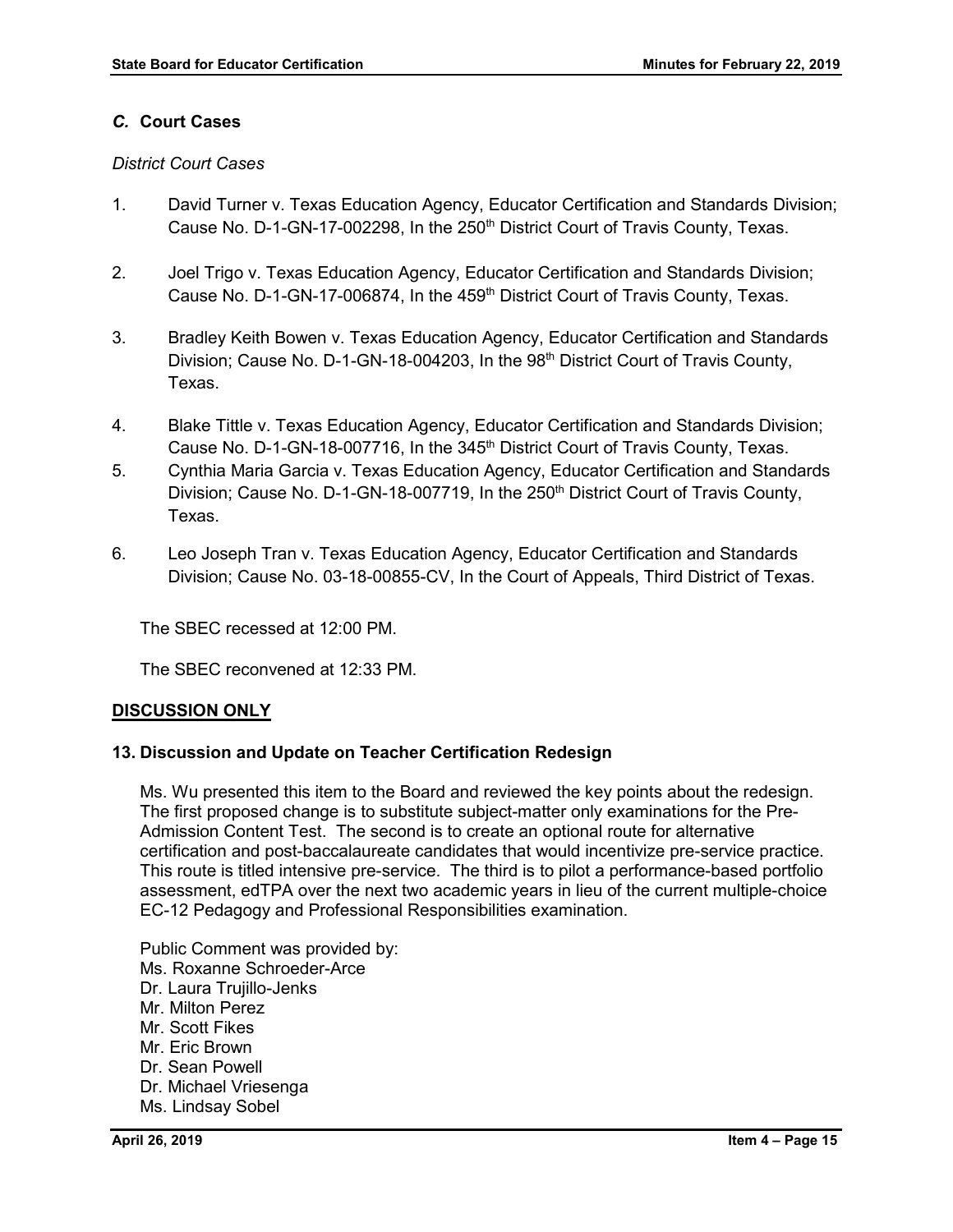Dr. Christina Ellis Ms. Sharon Fikes Ms. Andrea Lucas Ms. Elizabeth Ward Ms. Priscilla Aquino Garza

The SBEC recessed at 2:54 PM.

The SBEC reconvened at 3:00 PM.

Ms. Bricker, Dr. Cavazos, Mr. Coleman, and Ms. Mullins recommended considering a hybrid approach that would include a T-TESS aligned performance assessment.

Dr. Cavazos recommended considering a one-year residency program in addition to other possible solutions.

Staff responded to the request to conduct parallel pilots that with the test development process, a pilot of a hybrid or an updated PPR would not be able to be conducted for another 3-4 academic years.

The Board requested the following information from staff:

- Data from other edTPA states including teacher retention data
- Current status of other edTPA states
- Implementing feedback from testifiers into the potential pilot phase of edTPA
- Feedback from districts regarding initial teacher quality
- Detailed timeline, data collection, and research questions for potential pilot of edTPA

# **14. Discussion of Proposed Revisions to 19 TAC Chapter 227, Provisions for Educator Preparation Candidates, Subchapter A, Admission to Educator Preparation Programs**

Ms. Wu and Dr. Jones presented this item to the Board. Ms Wu opened the item by responding to comments made during public testimony and two possible misperceptions that surfaced: (1) the current test to become a teacher of record already contains both content knowledge and content pedagogy, and (2) New York has an educating all students test before the candidate enters the classroom, but also requires a content examination that contains subject matter knowledge and content pedagogy in order to be the teacher in a classroom.

Dr. Jones followed Ms. Wu and presented an overview of the proposed changes that centered on admission requirements. Dr. Jones highlighted the changes regarding the Pre-Admission Content Test (PACT) that would allow a content certification exam or a subjectmatter only exam to be taken for admission purposes and discussed reasons why PACT is important (it is unfair to be expected to demonstrate content pedagogy knowledge before having begun their studies in a program, and that PACT better mirrors the coursework requirement). Additional changes discussed included new definitions that distinguish between what is required for admission at the beginning of a program (content certification examination) and what is required for certification at the end of a program (content pedagogy examination). The proposed changes mean that any student can PACT if they achieve a passing score on a content certification examination prior to admission. A date for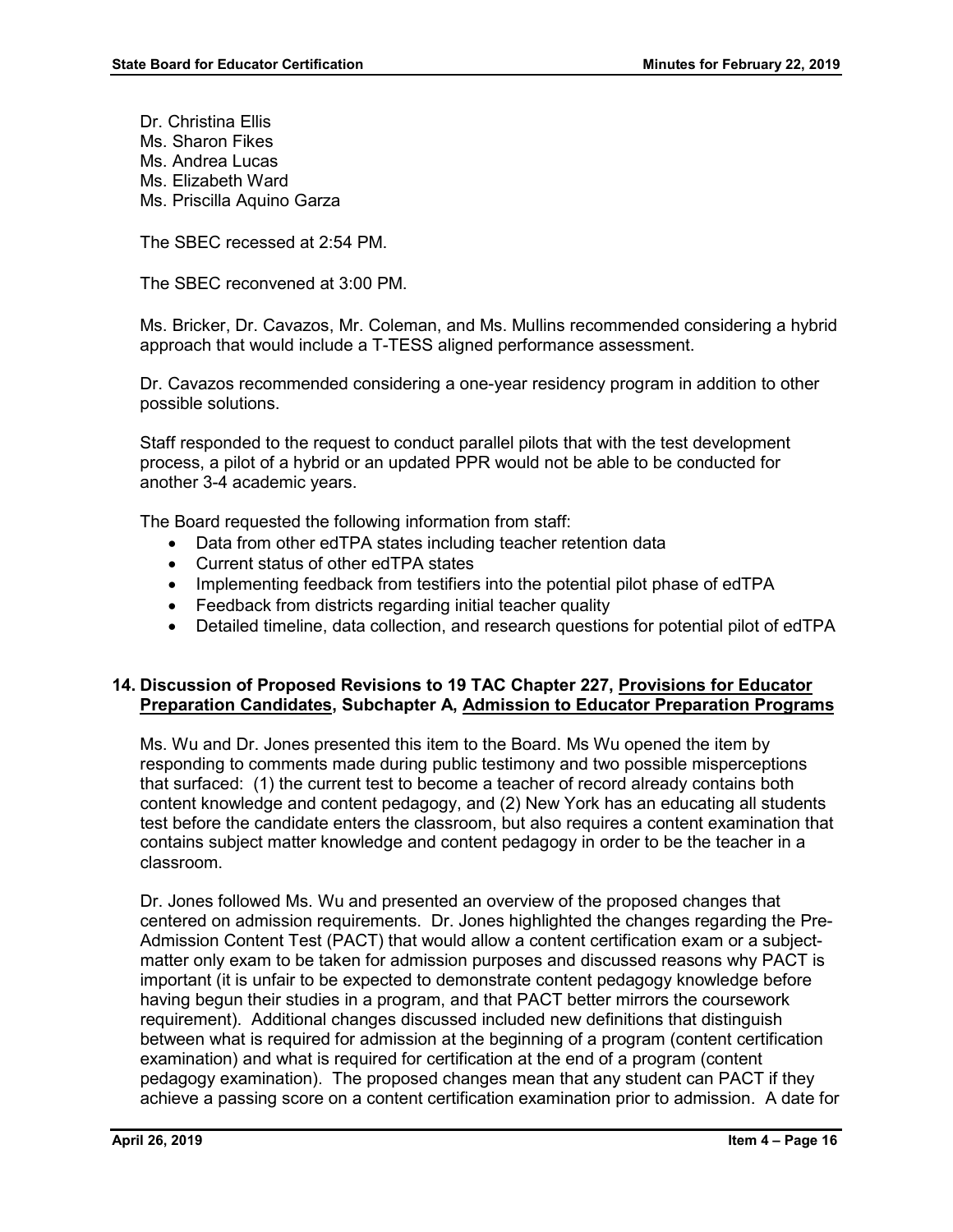the proposed changes was provided, January 1, 2020, but there has been a recommendation to push the start date out to September 1, 2020. Dr. Jones then reviewed the Figure that lists all the initial certification areas in one column of the figure and the preadmission content test that should be taken in the next column. Dr. Jones closed the presentation on Chapter 227 by highlighting admission requirements for the Trade and Industrial Workforce Training Grades 6-12 certificate and the Early Childhood through Grade 3 (EC-3) certificate and showed the alignment to the appropriate recent legislation by the Texas Legislature.

Staff received two recommendations from the field recently to consider a September 1, 2019 implementation date and to consider creating a pre-service summative examination to replace the current content test as a requirement for an intern certificate.

Ms. Bricker suggested that the wording in §Chapter 227.1(b) be changed to "Educator preparation programs are required to inform all applicants . . ." so that programs be required to inform applicants that a criminal record will make them ineligible for certification.

Public Comment was provided by: Mr. Eric Brown Mr. Scott Fikes

# **15. Discussion of Proposed Revisions to 19 TAC Chapter 228, Requirements for Educator Preparation Programs**

Ms. Wu and Dr. Jones presented this item to the Board. Dr. Jones explained that there were three proposed changes in the chapter for discussion, with the first involving creating a definition for intensive preservice and highlighting the importance of intensive pre-service in that it incentivizes alternative certification programs (ACPs) and post-baccalaureate programs to have candidates teach students in supervised settings with coaching prior to becoming the official teacher of record in a classroom. Dr. Jones then walked the board through a new section in Chapter 228.33 that lists the programmatic requirements for intensive pre-service. Additionally, Dr. Jones highlighted that the proposed changes provide guidance for issuing an intern and probationary certificates while participating in intensive pre-service.

Dr. Jones then explained the second proposed change, which involved language to guide programs that have changed ownership and where new ownership desires a new name for the program. He mentioned that this request came from the field because current rule does not address name change for programs. He explained that guidance to programs in the area is important because of the need to maintain the integrity of the accreditation system and to prevent programs from confusing the public with frequent name changes.

Dr. Jones closed his presentation by presenting the third proposed change in Chapter 228 that addresses candidates seeking certification in two fields. Current rule only addresses having clinical teaching with support in one certification field. This revision ensures that the candidate will have supervision and support in the both certification fields.

Mr. Villagrana asked if there were requirements ensuring that a candidate's intensive preservice placement match their certification area. Ms. Wu responded and stated that was not currently in the draft requirements.